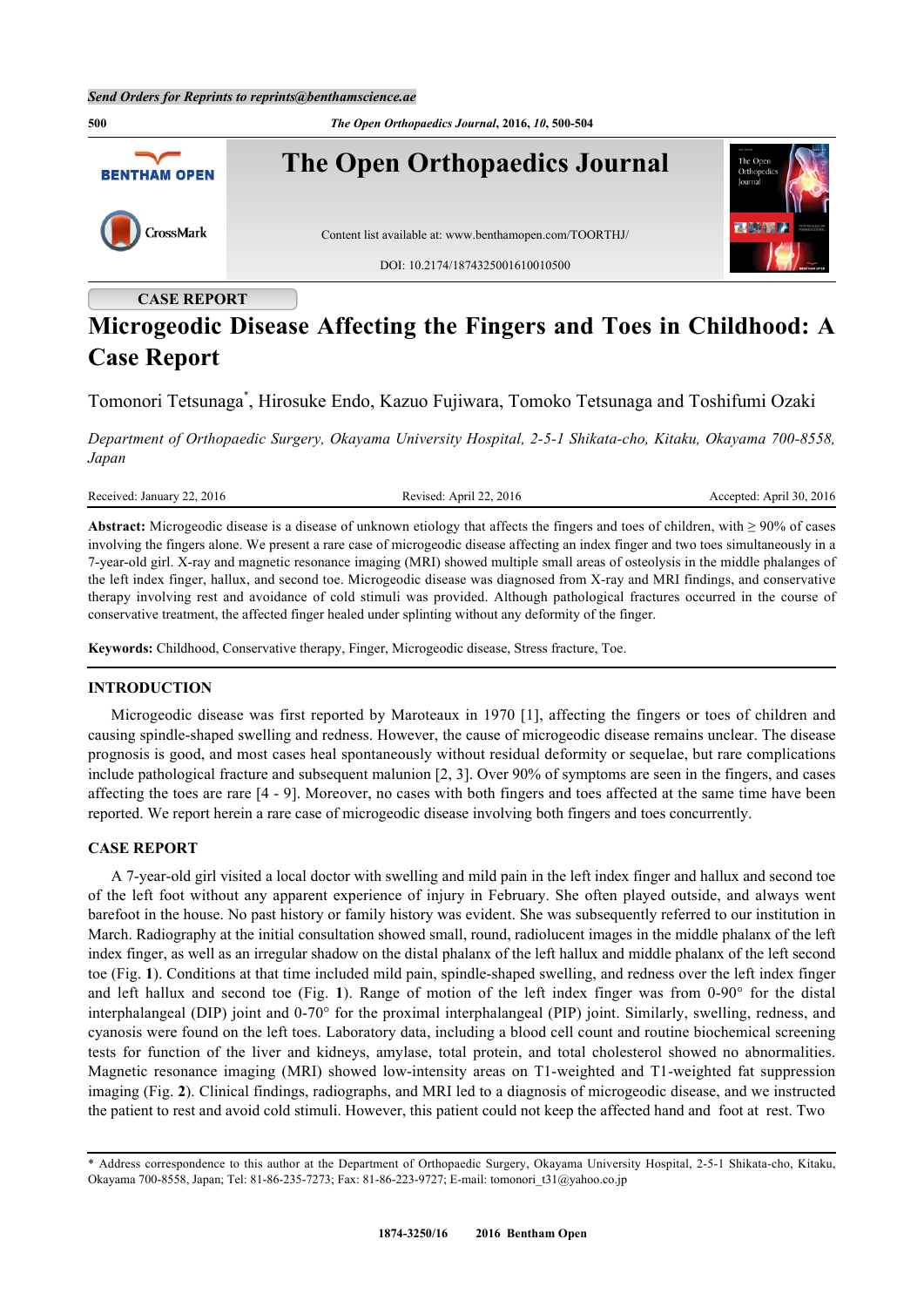#### *Microgeodic Disease Affecting the Fingers and Toes The Open Orthopaedics Journal, 2016, Volume 10* **501**

<span id="page-1-0"></span>months after the onset of symptoms, radiography showed an irregular shadow and fracture-like condition in the middle phalanx of the left index finger (Fig. **[3](#page-1-2)**). We immobilized the affected finger with a splint to avoid deformity and shortening of the finger. Within 3 months of onset, the swelling, redness, pain, and limited range of motion improved, but an irregular shadow on the middle phalanx of the left index finger was still evident on radiographs. Swelling and redness in the left hallux and second toe were also improved, but irregular shadows again remained visible on radiographs (Fig. **[4A,](#page-2-0) [B](#page-2-0)**). Within 4 months of onset, redness and swelling of the toes improved, and pain subsided. Irregular shadows on the left index finger and left hallux and second toe were also no longer apparent on radiographs (Fig. **[4C, D](#page-2-0)**). The patient is currently leading a normal life. The parents of the patient provided written informed consent.



<span id="page-1-1"></span>Fig. (1). Radiographs at the time of the initial consultation at our hospital show small radiolucent spots in the middle phalanx of the left index finger on anteroposterior **(A)** and lateral **(B)** views. The left index finger appears distinctly reddish **(C, D)**. Irregular shadows are observed on the distal phalanx of the left hallux and middle phalanx of the left second toe **(E, F)**.



<span id="page-1-2"></span>**Fig. (2).** T1- and T1-weighted fat-suppression magnetic resonance imaging (MRI) shows lesions with low signal intensity in the middle and proximal phalanges of the index finger **(A, C, E)**. T2-weighted MRI showed high signal intensity in the intramedullary regions that showed low signal intensity on T1-weighted imaging **(B, D)**.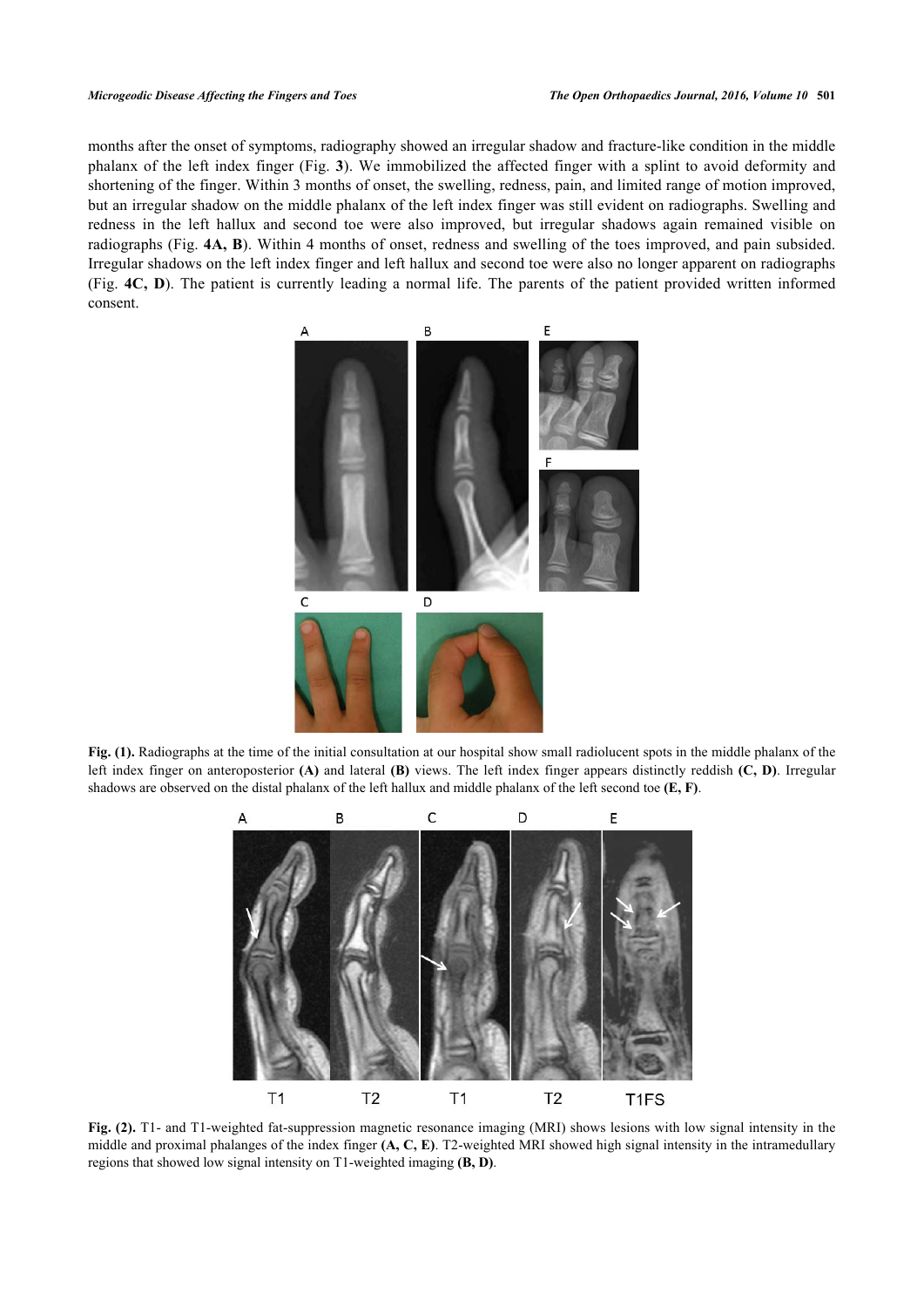

<span id="page-2-0"></span>**Fig. (3).** Two months after symptom onset, an irregular shadow is seen on the middle phalanx of the left index finger, indicating pathological fracture **(A, B)**.



**Fig. (4).** Three months after symptom onset, less cortical irregularity is evident in the middle phalanx of the left index finger **(A, B)**. Four months after symptom onset, no irregular shadows are apparent in the middle phalanx of the left index finger **(C, D)**.

#### **DISCUSSION**

In 1970, Maroteaux first described this condition of unknown cause affecting the fingers of children [[1\]](#page-3-0). This disease is comparatively rare, with only a few cases reported, and the incidence and prevalence remain unclear. This may be due to the good prognosis of phalangeal microgeodic disease and the self-limiting nature of the disease process, with symptoms resolving within 3-6 weeks without specific treatment [\[4](#page-3-3), [7](#page-4-1)]. In addition, the disease may go undiagnosed in the absence of adequate knowledge regarding this pathology. Typically, radiographic examination shows a small, round radiolucency at the edge of the metaphysis[[8,](#page-4-2) [10](#page-4-3)]. Because the radiographic appearance resembles a microgeode, the condition was named 'microgeodic disease'. Commonly, the middle phalanx of the finger, particularly the index finger, is affected. Cases involving toes are rare [[3,](#page-3-2) [10](#page-4-3)], and no cases with both fingers and toes affected at the same time have been reported. We treated a rare case of microgeodic disease concurrently involving a finger and both toes.

The majority of cases have been reported in Japan [[2,](#page-3-1) [3](#page-3-2), [7](#page-4-1) - [13\]](#page-4-4). Many cases occur in children up to 15 years old, and the mean age of onset is 3 years 11 months [\[8](#page-4-2)]. In previous reports, this disease has been shown to appear during the cold season between December and March in Japan [\[7](#page-4-1), [9,](#page-4-0) [12](#page-4-5)]. Symptoms include swelling, redness, local heat, and mostly mild pain in the fingers. The present patient showed a similar clinical profile. The lesion appears to result from vascular insufficiency in the hands and feet causing bone infarction secondary to intense vasospasm precipitated by cold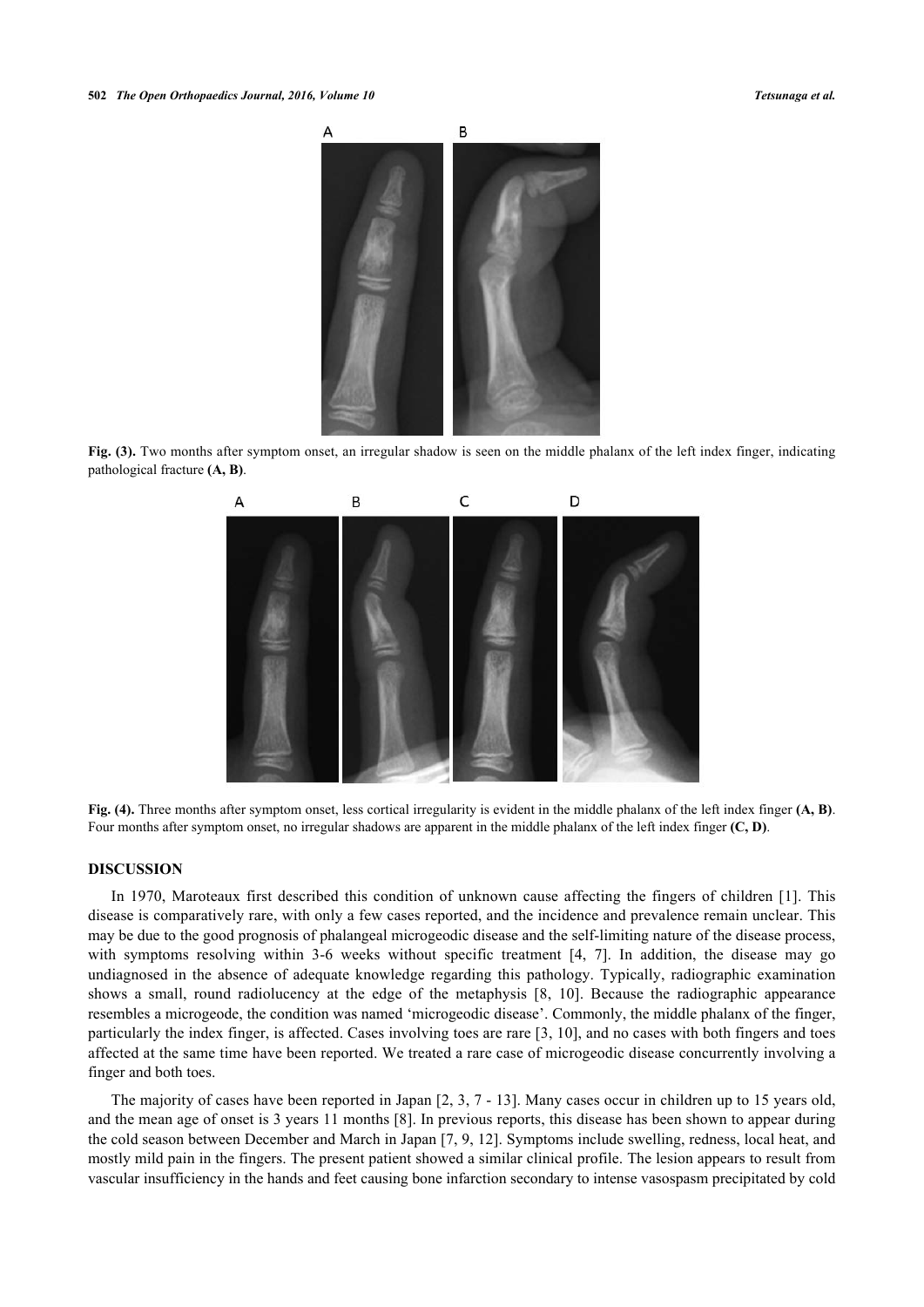[\[9](#page-4-0)]. Other possible causes of this disease include infection and allergic reaction. The present patient had been exposed to cold stimuli prior to symptom onset and symptoms resolved spontaneously with the arrival of warmer weather. Exposure to cold stimuli was thus considered the main cause in this case.

Differential diagnoses include osteomyelitis, tuberculosis, sarcoidosis, syphilis, parathyroid dysfunction, and complex regional pain syndrome[[3,](#page-3-2) [11,](#page-4-6) [14\]](#page-4-7). In relation to this case, blood testing conducted at the time of first consultation showed negative results for osteomyelitis, syphilis, and parathyroid dysfunction. However, in cases where the condition persists, biopsy may be necessary to definitively exclude infection. A timely clinical diagnosis by a physician who is aware of the disease could prevent the need for invasive investigations [[14\]](#page-4-7). Generally, microgeodic disease can be differentiated from tuberculous osteitis in several ways [\[8](#page-4-2), [13](#page-4-4), [15](#page-4-8), [16\]](#page-4-9). Radiographically, tuberculous osteitis demonstrates unique medullary destruction with periosteal cortical thinning, while microgeodic disease does not demonstrate reactive periostitis unless another condition such as pathological fracture is present. Moreover, the small areas of lysis seen in microgeodic disease are not present in most patients with tuberculous osteitis [[8\]](#page-4-2). We consider MRI to be a helpful investigative modality in those cases of phalangeal microgeodic disease in which doubt remains following clinical and radiographic assessments [[4](#page-3-3)]. MRI allows a greater appreciation of the bone areas affected and adds specificity to radiography with regard to diagnosis. In this case, radiography and MRI showed irregular shadows, not reactive periostitis, in the finger and toes. Microgeodic disease can be differentiated radiographically from osseous sarcoidosis in that the latter pathology shows a lace-like, coarse trabecular pattern, large cystic cavity, and no evidence of periosteal new-bone formation [\[8](#page-4-2), [11](#page-4-6)]. Chest radiography helps to exclude sarcoidosis, as lung involvement is usual in patients with osseous sarcoidosis [[4\]](#page-3-3).

This disease has a good prognosis, and the condition often improves with conservative therapy[[1](#page-3-0), [3,](#page-3-2) [8,](#page-4-2) [11\]](#page-4-6). However, early diagnosis is often difficult due to the rarity of this pathology. Delayed diagnosis may lead to clinical fracture and subsequent residual deformity, early closure of the epiphyseal lines, and a limited range of motion [\[3,](#page-3-2) [7](#page-4-1), [11\]](#page-4-6). Yamamoto *et al*. reported a patient with rapid digital shortening caused by collapse attributed to bone atrophy in the metaphyseal region of the middle phalanx or repeated minor trauma to the affected finger [\[3](#page-3-2)]. Kaibara *et al*. reported a patient with pathological fracture of the middle phalanx, resulting in angulation deformity [\[2](#page-3-1)]. Sato *et al*. recommended protecting the affected digits with a splint to avoid stress fracture or physical damage to the physis [[8\]](#page-4-2). In our case, the patient could not keep the affected hand and foot at rest. As a result, pathological fracture developed in the middle phalanx of the left index finger. Although this case healed with no serious consequences despite pathological fracture of the finger, some reports have described angulation deformity as an outcome [\[2](#page-3-1), [3\]](#page-3-2). We therefore believe this disease should be considered, to allow correct diagnosis and careful follow-up to avoid complications.

### **LIST OF ABBREVIATIONS**

| DIP        | distal interphalangeal     |
|------------|----------------------------|
| MRI        | magnetic resonance imaging |
| <b>PIP</b> | proximal interphalangeal   |

# **CONFLICT OF INTEREST**

The authors confirm that this article content has no conflict of interest.

#### **ACKNOWLEDGEMENTS**

Declared none.

#### **REFERENCES**

- <span id="page-3-0"></span>[1] Maroteaux P. 5 cases of microgeodic disease of phalanges of unknown etiology in infants. Ann Radiol (Paris) 1970; 13(3): 229-36. [PMID: [5421906\]](http://www.ncbi.nlm.nih.gov/pubmed/5421906)
- <span id="page-3-1"></span>[2] Kaibara N, Masuda S, Katsuki I, *et al.* Phalangeal microgeodic syndrome in childhood: report of seven cases and review of the literature. Eur J Pediatr 1981; 136(1): 41-6. [\[http://dx.doi.org/10.1007/BF00441709\]](http://dx.doi.org/10.1007/BF00441709) [PMID: [7215390](http://www.ncbi.nlm.nih.gov/pubmed/7215390)]
- <span id="page-3-2"></span>[3] Yamamoto T, Marui T, Akisue T, Nakatani T, Kurosaka M. Phalangeal microgeodic syndrome resulting in rapid digital shortening. Clin Orthop Relat Res 2004; (424): 191-3. [\[http://dx.doi.org/10.1097/01.blo.0000128290.20955.e5\]](http://dx.doi.org/10.1097/01.blo.0000128290.20955.e5) [PMID: [15241164](http://www.ncbi.nlm.nih.gov/pubmed/15241164)]
- <span id="page-3-3"></span>[4] Lee RK, Griffith JF, Read JW, Ng AW, Bellemore M. Phalangeal microgeodic disease: report of two cases and review of imaging. Skeletal Radiol 2013; 42(3): 451-5.